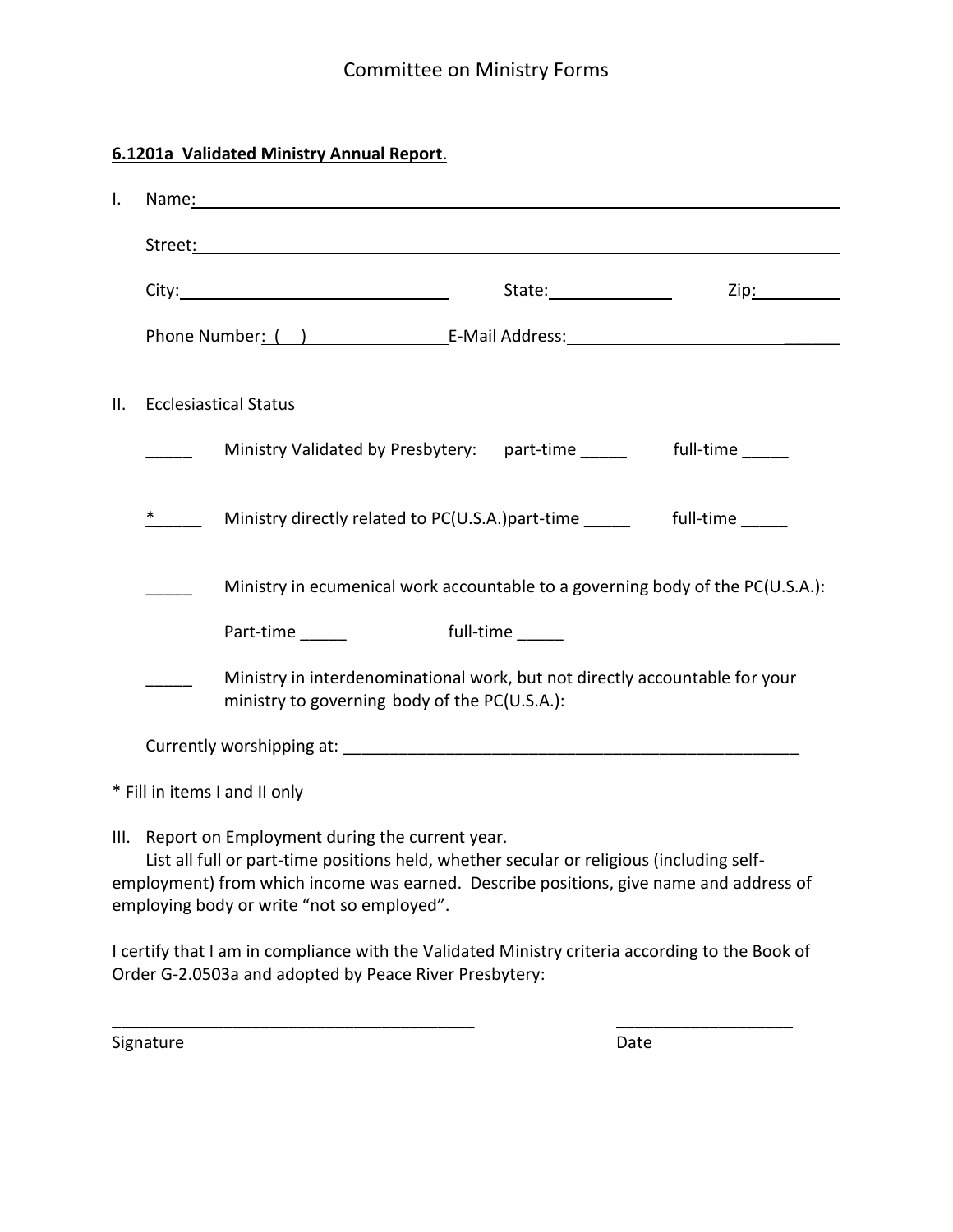#### **6.1415 TEMPORARY or DESIGNATED PASTOR CONTRACT**

|                                           | (Church)                                                                         |
|-------------------------------------------|----------------------------------------------------------------------------------|
|                                           |                                                                                  |
|                                           | Interim Pastor/Stated Supply/Designated - CIRCLE ONE                             |
|                                           | We, the Session of <u>and the session of</u> the session of                      |
|                                           | (Church)                                                                         |
|                                           |                                                                                  |
|                                           | with the following characteristics, effective __________________________________ |
|                                           | (Month, Day, Year)                                                               |
|                                           |                                                                                  |
| (Teaching Elder)                          | (pastoral classification)                                                        |
| (months) with the following remuneration: |                                                                                  |
| Salary \$                                 | Housing Allowance \$ _____________                                               |
| *Auto Allowance \$                        | Board of Pensions \$                                                             |
| $SECA \rightarrow$                        | *Continuing Education \$                                                         |
| *Professional Expenses \$                 | Medical Supplement \$                                                            |
| Pastoral Relations \$                     |                                                                                  |
| <b>TOTAL PACKAGE \$</b>                   | <u> 1989 - Andrea Station Books, amerikansk politik (d. 1989)</u>                |

\*These items are paid through an accountable reimbursement plan.

- 2. The duties will include those functions ordinarily filled by the teaching elder, such as a regular schedule of worship services and preaching, pastoral calling on the sick and shut-ins, serving as resource and/or consultant to church program groups and committees; and also to oversee the normal administrative functions. The teaching elder may serve as Moderator of the Session if so approved by the Committee on Ministry.
- 3. This agreement can be terminated by either party upon 30-day notice, pending consultation with the Committee on Ministry.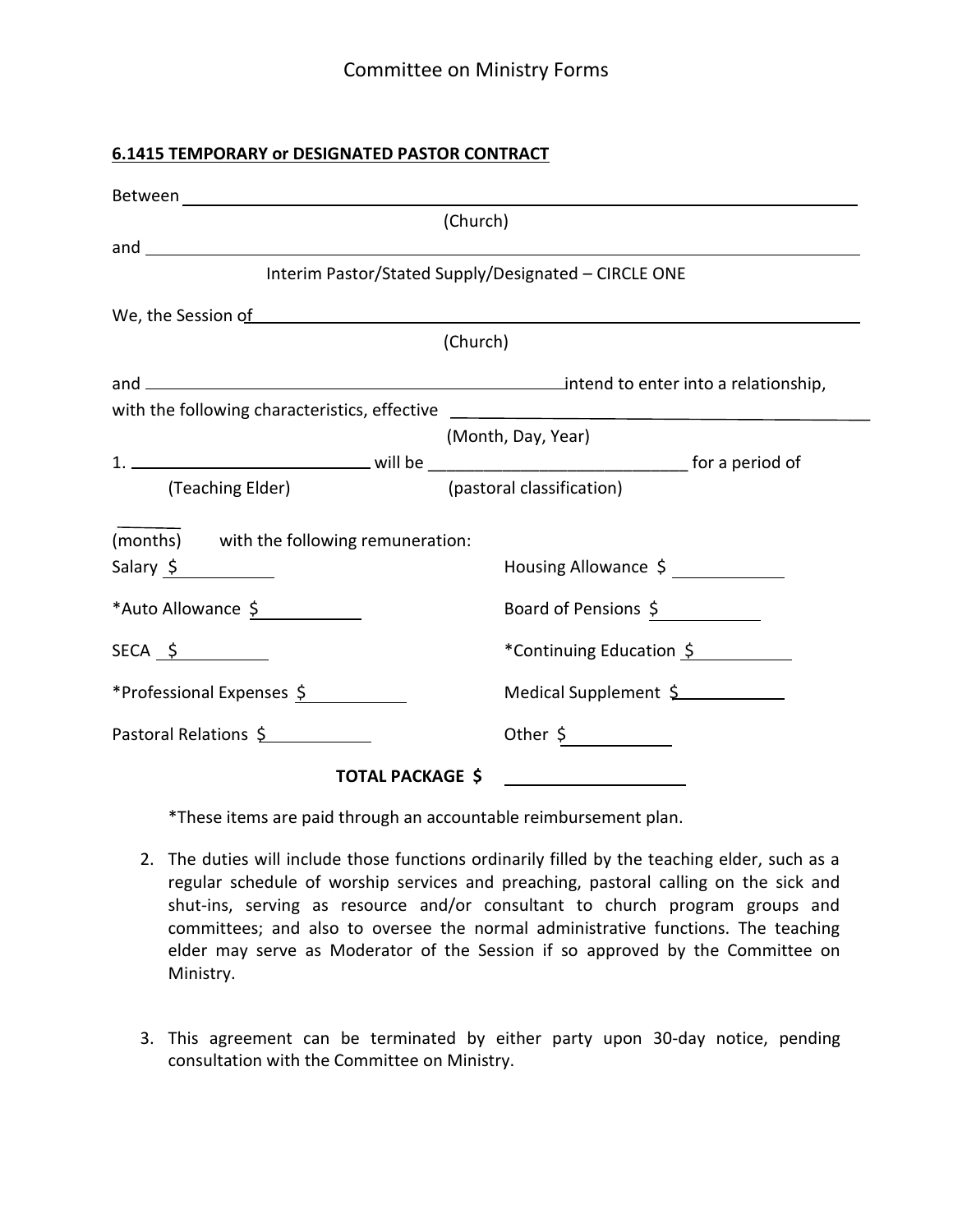4. The attached Statement of Faith and Personal Information Form or biography have been reviewed by the Session.

#### **Items 5-7 are required to be included on Interim Pastor contracts.**

- 5. The Interim Pastor will also submit a written report to the Committee on Ministry on the **First** day of every other month.
- 6. The Rev. <u>Improves a contract of the Revenus and is not a candidate for called</u> pastor.
- 7. Goals for the Interim Ministry: Implement a process to address all five Focus Points of Interim Ministry.

Signature

Clerk of Session Teaching Elder

Date: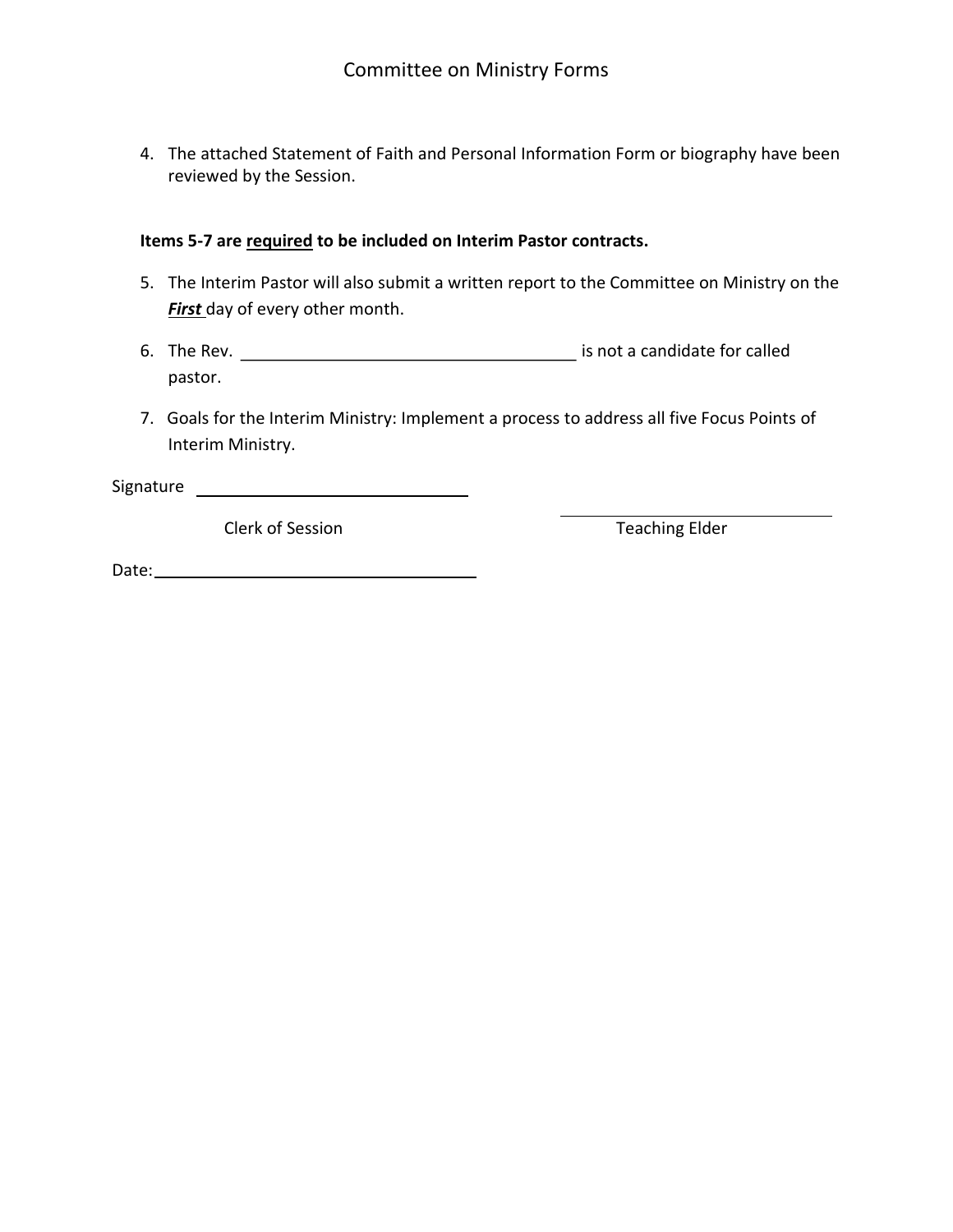**6.1450 PASTORAL TERMS OF CALL** (refer to section 6.1350 for detailed explanation of compensation guidelines)

*The Presbyterian Church of ,(City)Florida, being well satisfied with your qualifications for ministry and confident that we have been led to you by the Holy Spirit as one whose service will be profitable to the spiritual interests of our church and fruitful for the Kingdom of our Lord, earnestly and solemnly calls you,* 

*to undertake the office of (Pastor, Associate Pastor) of this congregation, beginning promising you in the discharge of your duty all proper support, encouragement and allegiance in the Lord.* 

*That you may be free to devote full time/part time to the ministry of the Word and Sacrament among us, we promise and obligate ourselves to provide you the following annually:* 

*If part time, indicate what percentage of time devoted to this call \_\_\_\_\_\_\_\_\_\_\_\_\_\_\_*

| <b>SALARY</b> |                                |    |
|---------------|--------------------------------|----|
| 1.            | Salary                         | \$ |
| 2.            | <b>Housing Allowance</b>       | \$ |
| 3.            | <b>SECA Allowance</b>          | \$ |
| 4.            | Deferred Income                | \$ |
| 5.            | Special Income                 | \$ |
| 6.            | Other Income                   | \$ |
| 7.            | <b>TOTAL CASH COMPENSATION</b> | \$ |
|               |                                |    |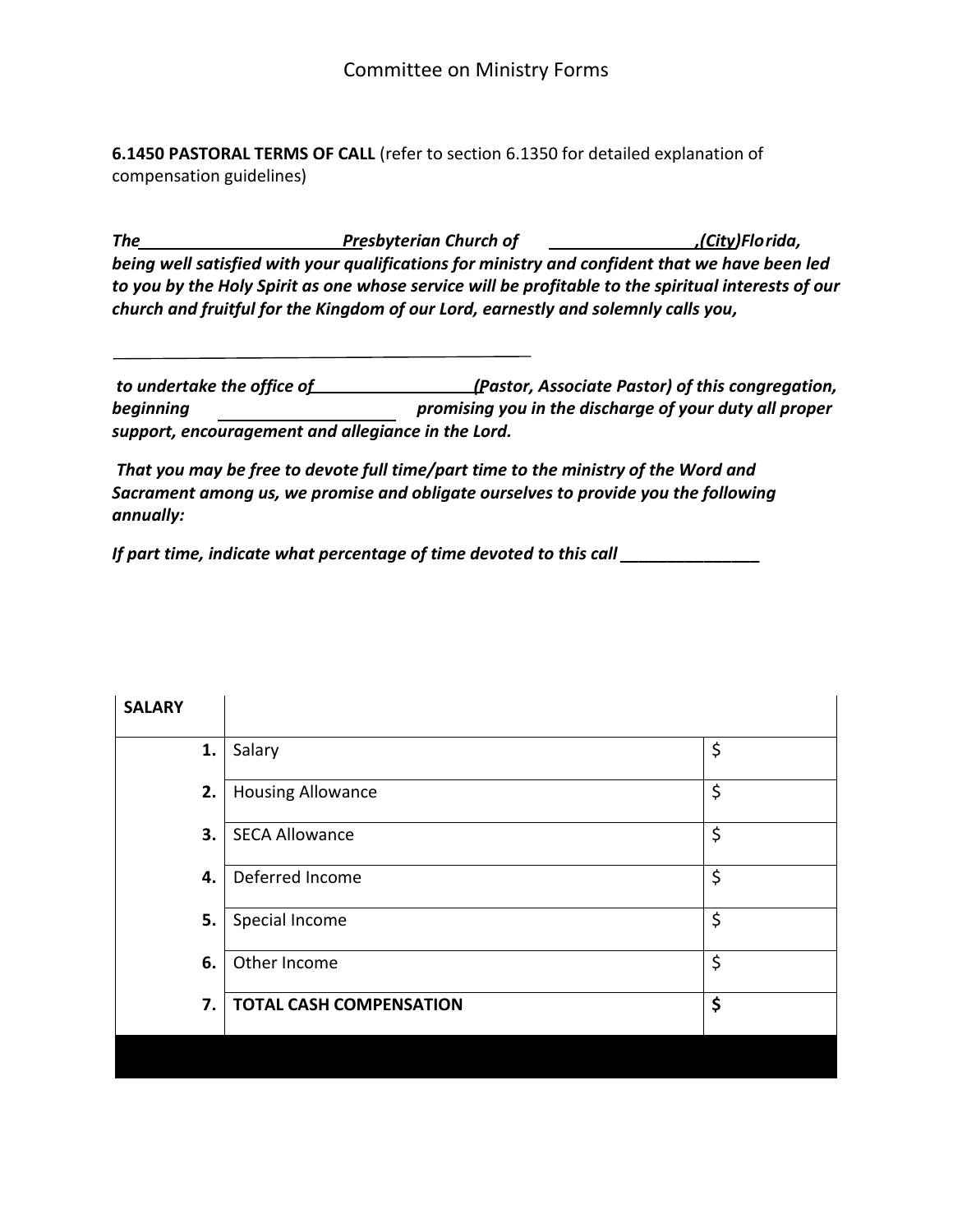| <b>BENEFITS</b> |                                              |    |
|-----------------|----------------------------------------------|----|
| 8.              | <b>Board of Pensions Dues</b>                | \$ |
| 9.              | *Auto Allowance                              | \$ |
| 10.             | *Continuing Education                        | \$ |
| 11.             | *Book Allowance                              | \$ |
| 12.             | *Professional Expenses (Optional)            | \$ |
| 13.             | <b>TOTAL PACKAGE</b>                         | \$ |
|                 |                                              | \$ |
|                 | *These items are paid through an Accountable |    |

Reimbursement Plan.

#### **ALSO PROVIDED**

- ► One (1) Month Vacation
- ► Two (2) Weeks of Study Leave
- ► Moving Expenses
- ► Housing Assistance or Equity Sharing Plan (Optional)

*We promise and obligate ourselves to review with you annually the adequacy of this compensation.* 

*Signed this \_\_\_\_\_\_\_\_\_\_ day of 20* 

*(Chair, PNC) (Church Treasurer)*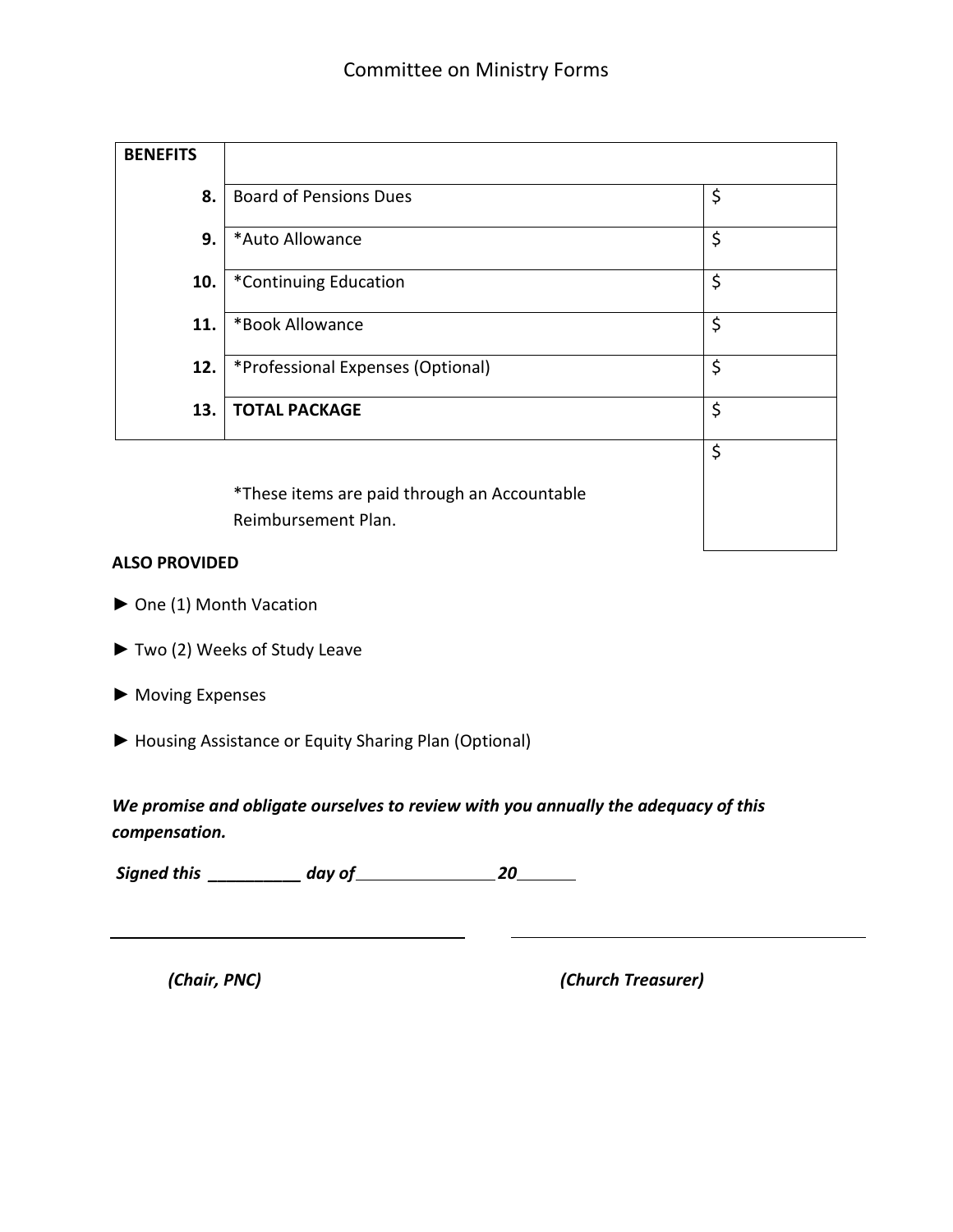## **6.1461 Ordination and/or Installation Commission**

**Instructions:** There must be a total of at least five (5) ruling elders and ministers from Peace River Presbytery in as balanced a ratio as possible. No more than one (1) ruling elder may come from any single church. The commission shall include both men and women. An offering will be taken for the theological education fund (candidates' fund) of the Presbytery. Please return this form to the Presbytery office.

**On behalf of Peace River Presbytery, the following people constituted the commission for** 

| □ Teaching Elder or □ Associate Teaching Elder of ____________ Presbyterian Church<br>located in___________________, Florida on the _____ day of _______________, year _______ at<br>$\rule{1em}{0}$ o'clock. |                                  |  |
|---------------------------------------------------------------------------------------------------------------------------------------------------------------------------------------------------------------|----------------------------------|--|
| Name of teaching elder being ordained/installed: _______________________________                                                                                                                              |                                  |  |
| Daytime telephone: (1, 2020) [1, 2020] [1, 2020] [1, 2020] [1, 2020] [1, 2020] [1, 2020] [1, 2020] [1, 2020] [                                                                                                |                                  |  |
|                                                                                                                                                                                                               | <b>Members of the Commission</b> |  |
| <b>Ministers from Peace River Presbytery:</b>                                                                                                                                                                 |                                  |  |
|                                                                                                                                                                                                               |                                  |  |
|                                                                                                                                                                                                               |                                  |  |
|                                                                                                                                                                                                               |                                  |  |
|                                                                                                                                                                                                               |                                  |  |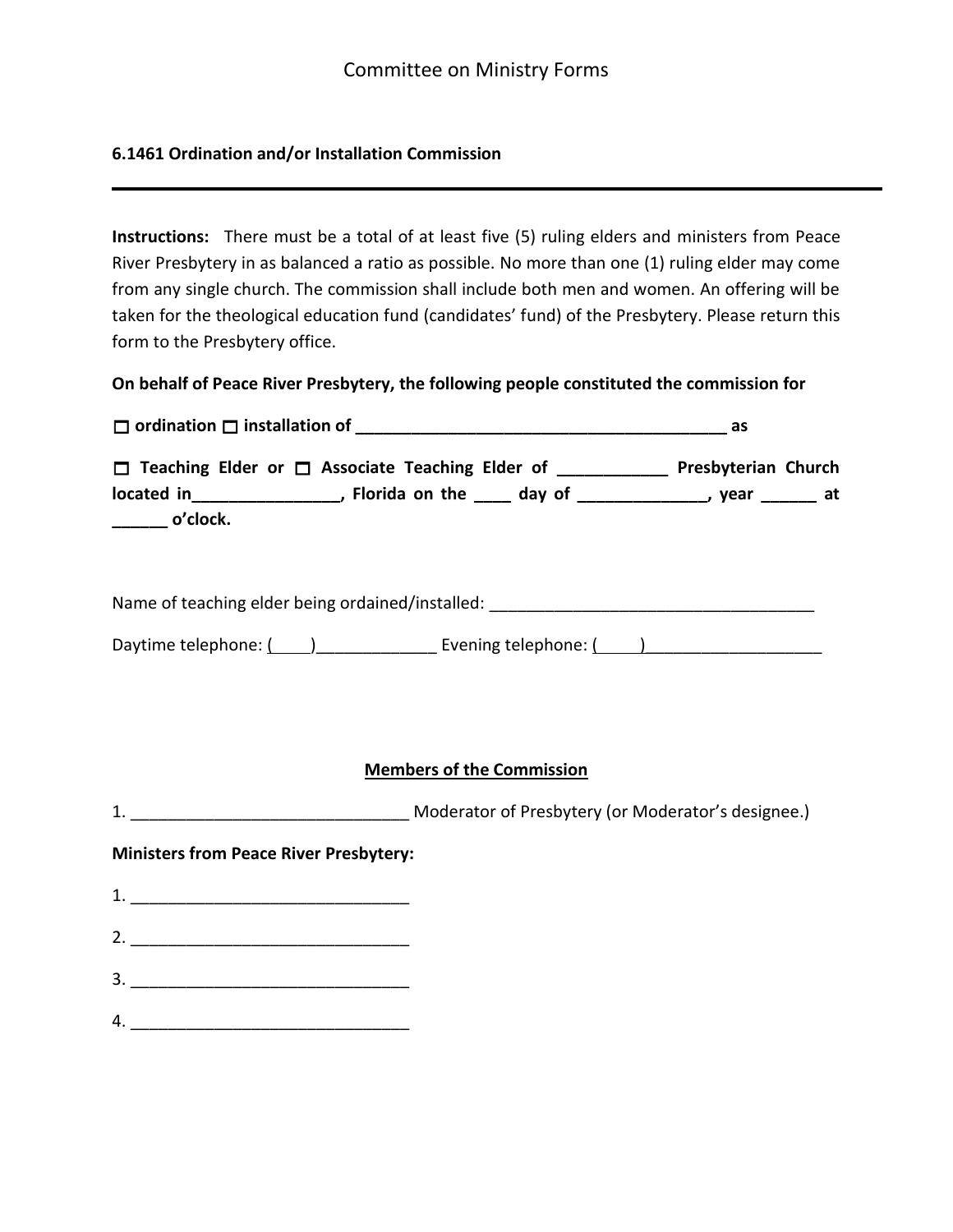## **Ruling Elders from Peace River Presbytery:**

| 1. | Church: |
|----|---------|
| 2. | Church: |
| 3. | Church: |
| 4. | Church: |

**Note:** Ministers and Ruling Elders from other Presbyteries or denominations may be invited to participate in the service; however, they are not included in the official commission.

Please complete this form and return it to the Presbytery office at 5600 Peace River Road, North Port, Florida 34287.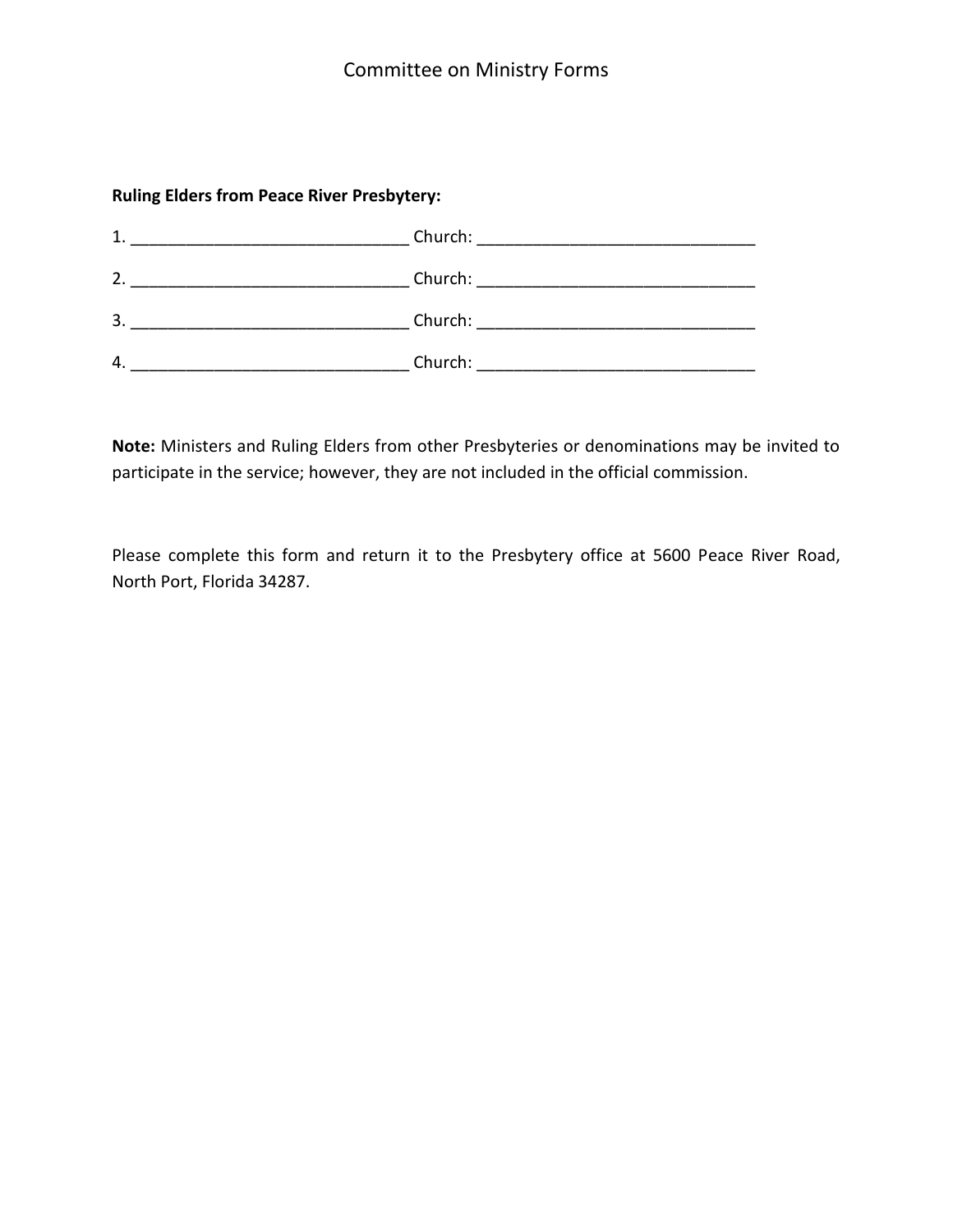## 6.1462 Minutes of the Administrative Commission to Ordain and/or Install

|                           |                               | The Reverend and the state of the state of the state of the state of the state of the state of the state of the |  |
|---------------------------|-------------------------------|-----------------------------------------------------------------------------------------------------------------|--|
|                           |                               |                                                                                                                 |  |
|                           |                               |                                                                                                                 |  |
|                           |                               |                                                                                                                 |  |
|                           |                               |                                                                                                                 |  |
| <b>Ministers Present:</b> |                               |                                                                                                                 |  |
|                           |                               |                                                                                                                 |  |
|                           |                               |                                                                                                                 |  |
|                           |                               |                                                                                                                 |  |
|                           |                               |                                                                                                                 |  |
|                           |                               |                                                                                                                 |  |
|                           | <b>Ruling Elders Present:</b> |                                                                                                                 |  |
|                           |                               |                                                                                                                 |  |
|                           |                               |                                                                                                                 |  |
|                           |                               |                                                                                                                 |  |
|                           |                               |                                                                                                                 |  |
|                           | <b>Others Participating:</b>  |                                                                                                                 |  |
|                           |                               |                                                                                                                 |  |
|                           |                               |                                                                                                                 |  |
|                           |                               |                                                                                                                 |  |
|                           |                               |                                                                                                                 |  |
|                           | Who was elected Secretary?    |                                                                                                                 |  |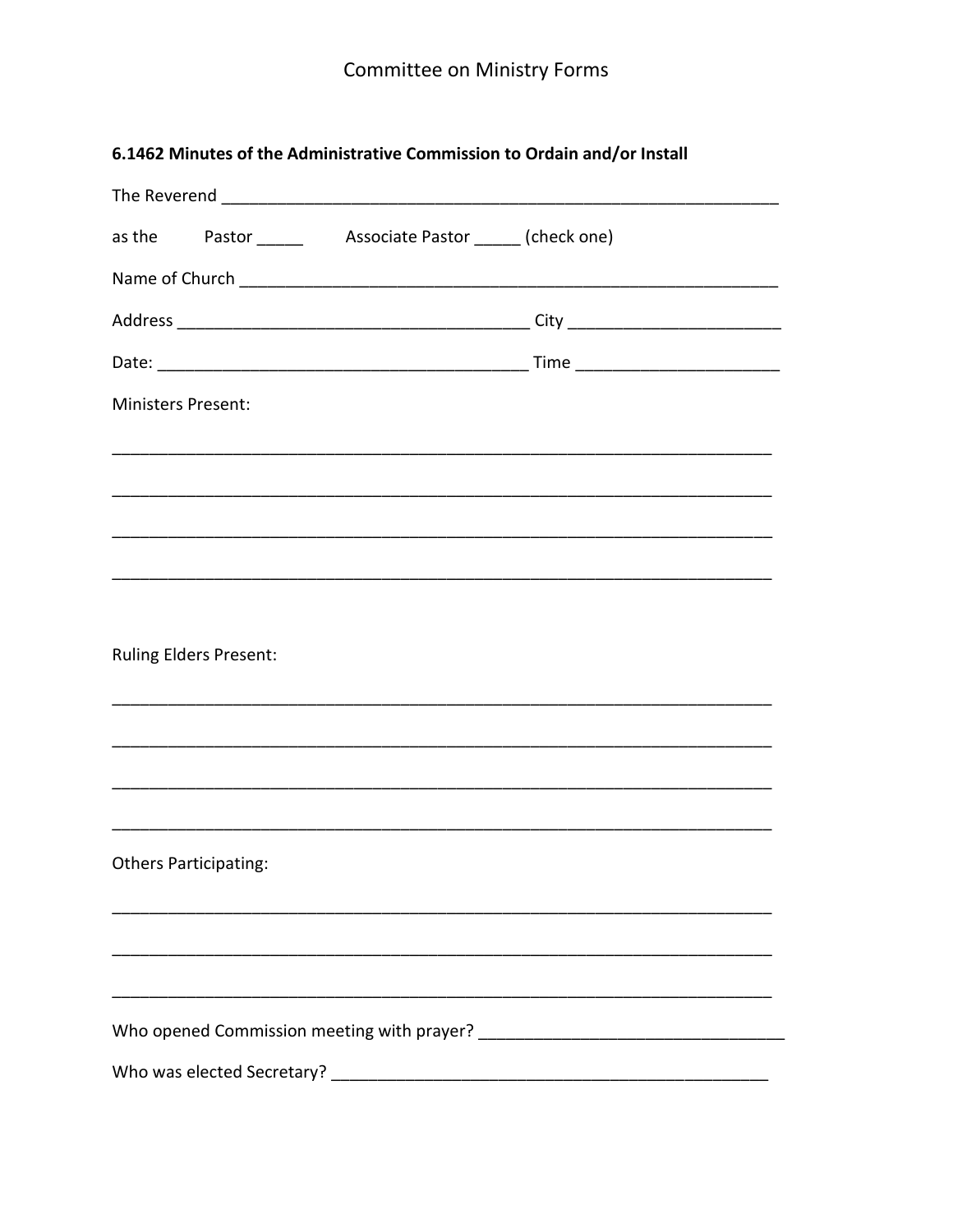## Committee on Ministry Forms

| Moderator or Designee |  |  |
|-----------------------|--|--|
|-----------------------|--|--|

|  |  |  | Elder who propounded questions to congregation |  | (Book of Order W-4.4004) |
|--|--|--|------------------------------------------------|--|--------------------------|
|--|--|--|------------------------------------------------|--|--------------------------|

Motion: to dissolve commission with the benediction of the Service of Ordination/Installation

Motion made by \_\_\_\_\_\_\_\_\_\_\_\_\_\_\_\_\_, seconded by \_\_\_\_\_\_\_\_\_\_\_\_\_\_\_\_\_\_\_, action \_\_\_\_\_\_\_\_\_\_.

Closing Prayer and Benediction \_\_\_\_\_\_\_\_\_\_\_\_\_\_\_\_\_\_\_\_\_\_\_\_\_\_\_\_\_\_\_\_\_\_\_\_\_\_\_\_\_\_\_\_\_\_\_

If guest ministers or elders who are *not* members of Peace River Presbytery; please indicate Presbytery to which they belong or church in which they serve as ruling elders (in spaces above.)

A commission shall keep a full record of its proceedings and shall submit that record to the council or councils for incorporation into its record. Actions of a commission shall be regarded as actions of the council or councils that created it. (Book of Order G-3.0109b(6))

Please attach a copy of the printed program and mail it to: Stated Clerk, Peace River Presbytery, 5600 Peace River Road, North Port, FL 34287.

Signature of Secretary of Commission **Signature of Secretary of Commission** 

Signature of Moderator \_\_\_\_\_\_\_\_\_\_\_\_\_\_\_\_\_\_\_\_\_\_\_\_\_\_\_\_\_\_\_\_\_\_\_\_\_\_\_\_\_\_\_\_\_\_\_\_\_\_\_\_\_\_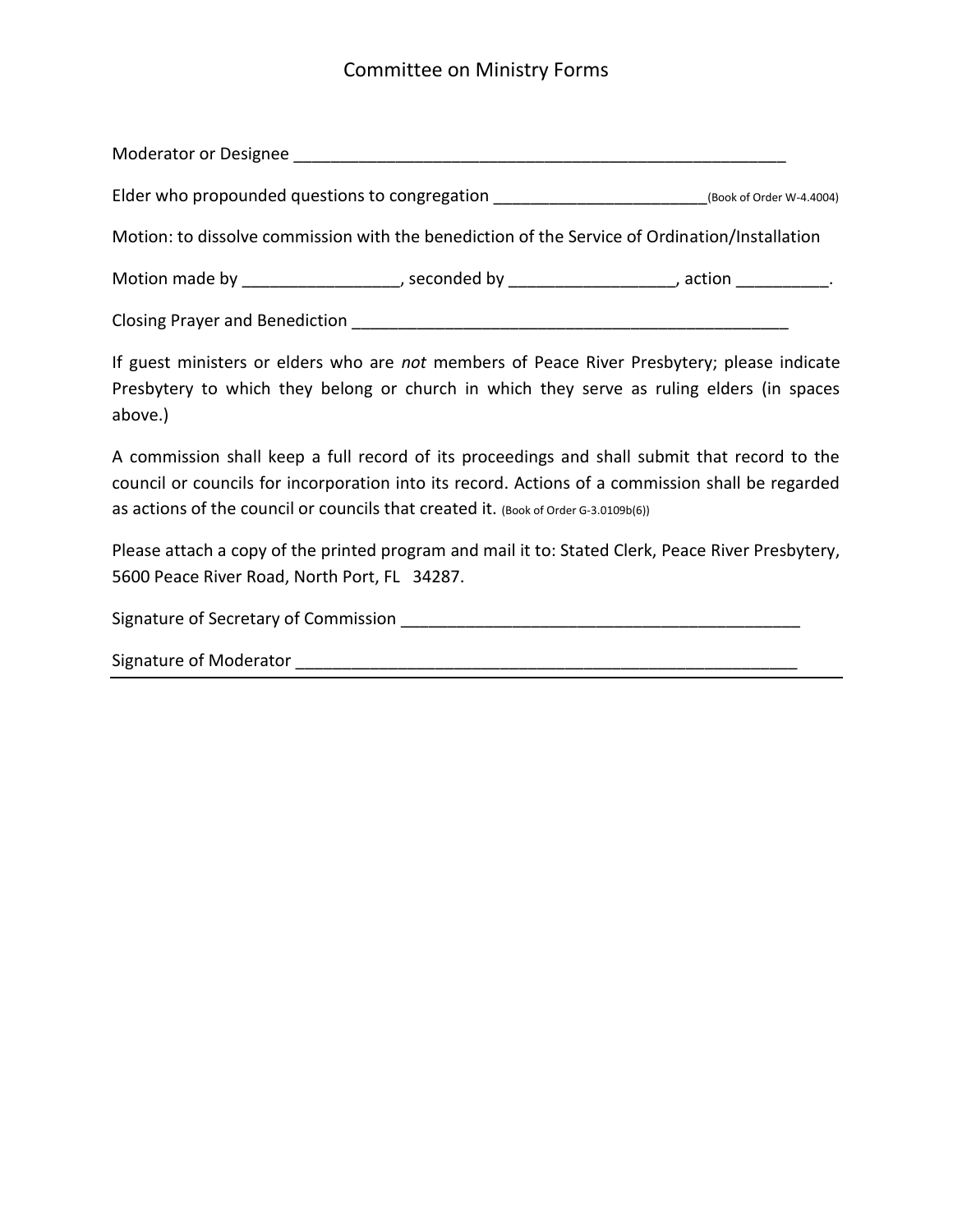### **Dissolution of a Call or Appointment**

| On the day of                                                                                            |               | year, $\Box$ , at a properly called meeting of the $\Box$ |                                                                                            |
|----------------------------------------------------------------------------------------------------------|---------------|-----------------------------------------------------------|--------------------------------------------------------------------------------------------|
|                                                                                                          |               | Presbyterian Church of                                    |                                                                                            |
|                                                                                                          |               |                                                           | Florida, it was voted to request the Presbytery to dissolve the $\square$ pastor $\square$ |
| associate pastor $\Box$ interim pastor $\Box$ stated supply $\Box$ parish associate relationship between |               |                                                           |                                                                                            |
| the church and Rev.                                                                                      | effective the | day of                                                    | year                                                                                       |
| The last day of work will be the day of                                                                  |               | vear                                                      |                                                                                            |

- A. The pastor will remove all personal items from church property by the effective date of the dissolution. All property belonging to the church, including keys to the church, will be returned to the Clerk of Session or person designated by the session. Arrangements for payment of any monies due to the pastor (salary, annuities, house equity, etc.) or the repayment of any loan made by the church to the pastor shall be made by the effective date of the dissolution unless herewith stipulated by both parties in writing.
- B. The pastor will inform the congregation that all future pastoral services (funerals, weddings, counseling, hospital visits, etc.) cannot be provided by a former pastor without prior written authorization and permission of the session.
- C. Complete all the items below that apply:

 $\Box$  Rev. The requests designation as "Honorably Retired" effective

\_\_\_\_\_\_\_\_\_\_\_\_\_\_\_\_\_\_\_\_\_\_\_.

 The congregation voted to request that Rev.\_\_\_\_\_\_\_\_\_\_\_\_\_\_\_\_\_ be designated Pastor Emeritus.

 $\Box$  Cash salary will be paid until  $\Box$ 

 $\Box$  Housing Allowance will be paid until \_\_\_\_\_\_\_\_\_\_\_\_\_\_\_\_\_\_\_\_\_\_\_\_\_.

 $\Box$  The pastor will have free use of the manse until  $\Box$ 

□ Deferred Income will be paid until \_\_\_\_\_\_\_\_\_\_\_\_\_\_\_\_\_\_\_\_\_\_\_\_\_.

□ Board of Pension Dues will be paid until \_\_\_\_\_\_\_\_\_\_\_\_\_\_\_\_\_\_\_\_\_\_\_\_\_.

 $\Box$  Other compensation will be paid until  $\Box$